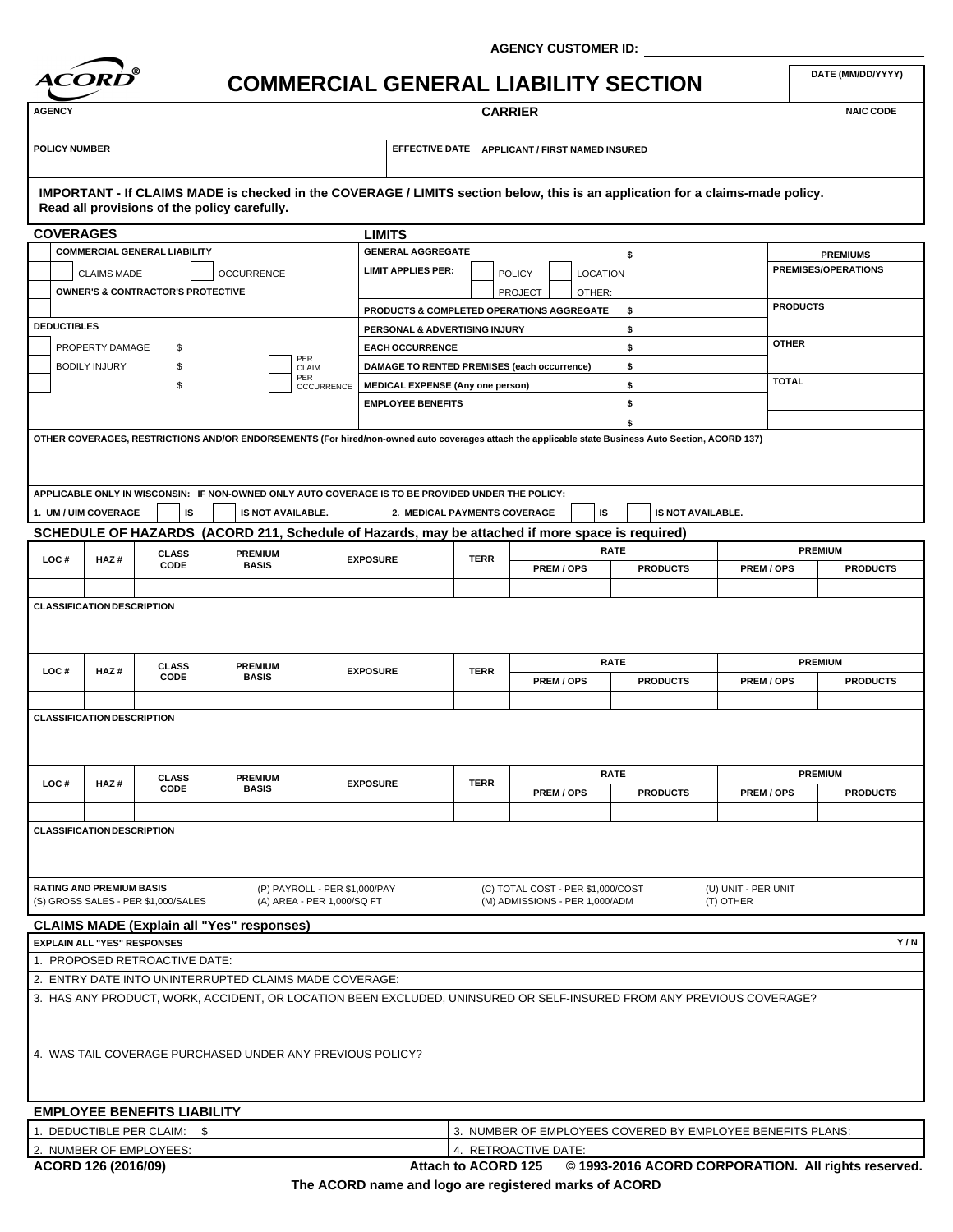| <b>CONTRACTORS</b>                                                                                                                       |                           |                                 |                   |                 | <b>AGENCY CUSTOMER ID:</b>  |                        |                        |     |
|------------------------------------------------------------------------------------------------------------------------------------------|---------------------------|---------------------------------|-------------------|-----------------|-----------------------------|------------------------|------------------------|-----|
| EXPLAIN ALL "YES" RESPONSES (For all past or present operations)                                                                         |                           |                                 |                   |                 |                             |                        |                        | Y/N |
| 1. DOES APPLICANT DRAW PLANS, DESIGNS, OR SPECIFICATIONS FOR OTHERS?                                                                     |                           |                                 |                   |                 |                             |                        |                        |     |
|                                                                                                                                          |                           |                                 |                   |                 |                             |                        |                        |     |
| 2. DO ANY OPERATIONS INCLUDE BLASTING OR UTILIZE OR STORE EXPLOSIVE MATERIAL?                                                            |                           |                                 |                   |                 |                             |                        |                        |     |
|                                                                                                                                          |                           |                                 |                   |                 |                             |                        |                        |     |
| 3. DO ANY OPERATIONS INCLUDE EXCAVATION, TUNNELING, UNDERGROUND WORK OR EARTH MOVING?                                                    |                           |                                 |                   |                 |                             |                        |                        |     |
|                                                                                                                                          |                           |                                 |                   |                 |                             |                        |                        |     |
| 4. DO YOUR SUBCONTRACTORS CARRY COVERAGES OR LIMITS LESS THAN YOURS?                                                                     |                           |                                 |                   |                 |                             |                        |                        |     |
|                                                                                                                                          |                           |                                 |                   |                 |                             |                        |                        |     |
|                                                                                                                                          |                           |                                 |                   |                 |                             |                        |                        |     |
| 5. ARE SUBCONTRACTORS ALLOWED TO WORK WITHOUT PROVIDING YOU WITH A CERTIFICATE OF INSURANCE?                                             |                           |                                 |                   |                 |                             |                        |                        |     |
|                                                                                                                                          |                           |                                 |                   |                 |                             |                        |                        |     |
| 6. DOES APPLICANT LEASE EQUIPMENT TO OTHERS WITH OR WITHOUT OPERATORS?                                                                   |                           |                                 |                   |                 |                             |                        |                        |     |
|                                                                                                                                          |                           |                                 |                   |                 |                             |                        |                        |     |
| DESCRIBE THE TYPE OF WORK SUBCONTRACTED                                                                                                  |                           | \$ PAID TO SUB-<br>CONTRACTORS: |                   |                 | % OF WORK<br>SUBCONTRACTED: | # FULL-<br>TIME STAFF: | # PART-<br>TIME STAFF: |     |
|                                                                                                                                          |                           |                                 |                   |                 |                             |                        |                        |     |
| PRODUCTS / COMPLETED OPERATIONS                                                                                                          |                           |                                 |                   |                 |                             |                        |                        |     |
| <b>PRODUCTS</b>                                                                                                                          | <b>ANNUAL GROSS SALES</b> | # OF UNITS                      | TIME IN<br>MARKET | <b>EXPECTED</b> |                             | <b>INTENDED USE</b>    | PRINCIPAL COMPONENTS   |     |
|                                                                                                                                          |                           |                                 |                   |                 |                             |                        |                        |     |
|                                                                                                                                          |                           |                                 |                   |                 |                             |                        |                        |     |
|                                                                                                                                          |                           |                                 |                   |                 |                             |                        |                        |     |
|                                                                                                                                          |                           |                                 |                   |                 |                             |                        |                        |     |
| EXPLAIN ALL "YES" RESPONSES (For all past or present products or operations) PLEASE ATTACH LITERATURE, BROCHURES, LABELS, WARNINGS, ETC. |                           |                                 |                   |                 |                             |                        |                        | Y/N |
| 1. DOES APPLICANT INSTALL, SERVICE OR DEMONSTRATE PRODUCTS?                                                                              |                           |                                 |                   |                 |                             |                        |                        |     |
|                                                                                                                                          |                           |                                 |                   |                 |                             |                        |                        |     |
| 2. FOREIGN PRODUCTS SOLD, DISTRIBUTED, USED AS COMPONENTS? (If "YES", attach ACORD 815)                                                  |                           |                                 |                   |                 |                             |                        |                        |     |
| 3. RESEARCH AND DEVELOPMENT CONDUCTED OR NEW PRODUCTS PLANNED?                                                                           |                           |                                 |                   |                 |                             |                        |                        |     |
|                                                                                                                                          |                           |                                 |                   |                 |                             |                        |                        |     |
| 4. GUARANTEES, WARRANTIES, HOLD HARMLESS AGREEMENTS?                                                                                     |                           |                                 |                   |                 |                             |                        |                        |     |
|                                                                                                                                          |                           |                                 |                   |                 |                             |                        |                        |     |
| 5. PRODUCTS RELATED TO AIRCRAFT/SPACE INDUSTRY?                                                                                          |                           |                                 |                   |                 |                             |                        |                        |     |
|                                                                                                                                          |                           |                                 |                   |                 |                             |                        |                        |     |
| 6. PRODUCTS RECALLED, DISCONTINUED, CHANGED?                                                                                             |                           |                                 |                   |                 |                             |                        |                        |     |
|                                                                                                                                          |                           |                                 |                   |                 |                             |                        |                        |     |
| 7. PRODUCTS OF OTHERS SOLD OR RE-PACKAGED UNDER APPLICANT LABEL?                                                                         |                           |                                 |                   |                 |                             |                        |                        |     |
|                                                                                                                                          |                           |                                 |                   |                 |                             |                        |                        |     |
|                                                                                                                                          |                           |                                 |                   |                 |                             |                        |                        |     |
| 8. PRODUCTS UNDER LABEL OF OTHERS?                                                                                                       |                           |                                 |                   |                 |                             |                        |                        |     |
|                                                                                                                                          |                           |                                 |                   |                 |                             |                        |                        |     |
| 9. VENDORS COVERAGE REQUIRED?                                                                                                            |                           |                                 |                   |                 |                             |                        |                        |     |
|                                                                                                                                          |                           |                                 |                   |                 |                             |                        |                        |     |
| 10. DOES ANY NAMED INSURED SELL TO OTHER NAMED INSUREDS?                                                                                 |                           |                                 |                   |                 |                             |                        |                        |     |
|                                                                                                                                          |                           |                                 |                   |                 |                             |                        |                        |     |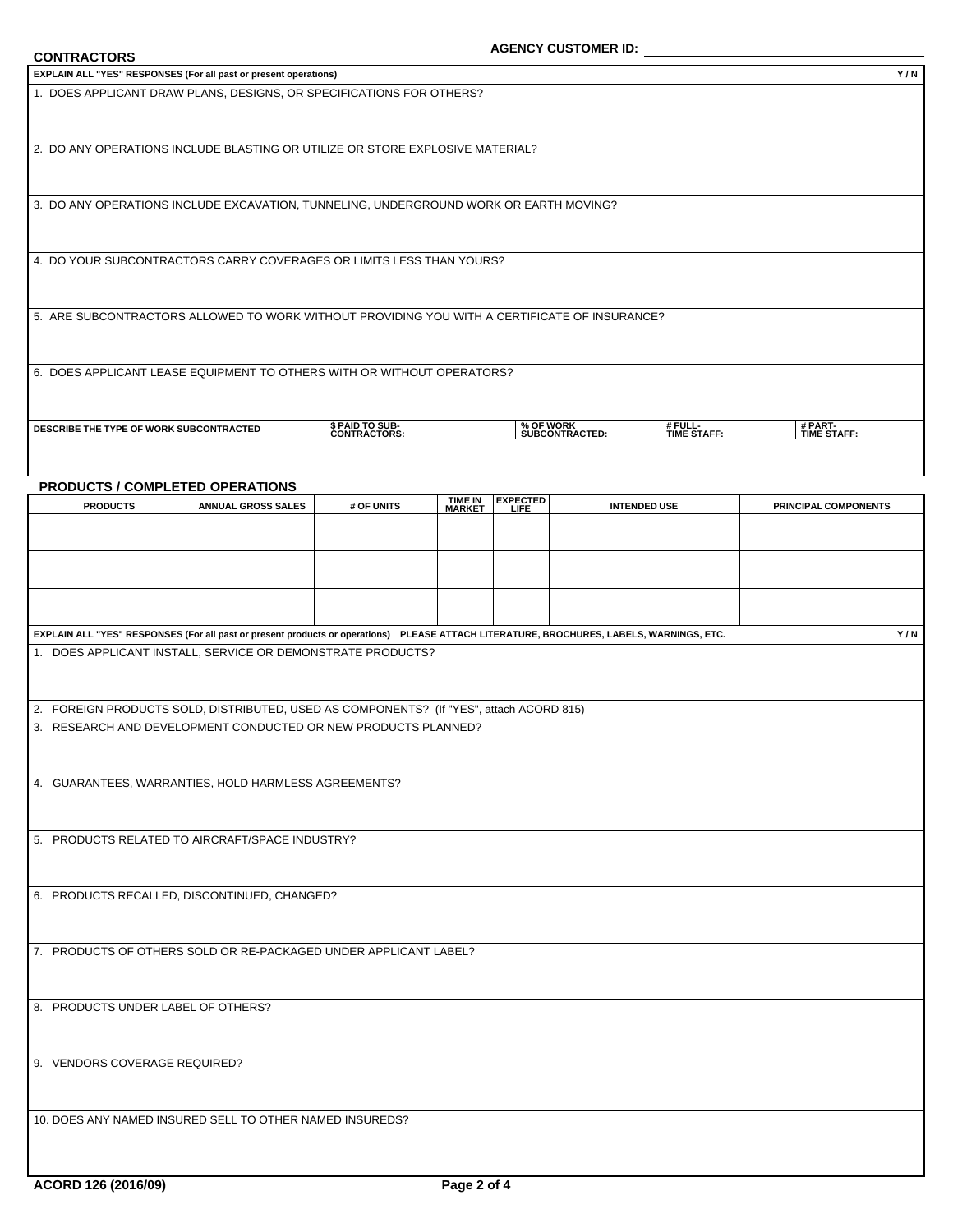|    | ADDITIONAL INTEREST / CERTIFICATE RECIPIENT                                                                                                                                                             |                               |                                   |                     |                  |              | ACORD 45 attached for additional names |                               |                          |                              |                                |                                |     |
|----|---------------------------------------------------------------------------------------------------------------------------------------------------------------------------------------------------------|-------------------------------|-----------------------------------|---------------------|------------------|--------------|----------------------------------------|-------------------------------|--------------------------|------------------------------|--------------------------------|--------------------------------|-----|
|    | <b>INTEREST</b>                                                                                                                                                                                         | NAME AND ADDRESS RANK:        |                                   |                     | <b>EVIDENCE:</b> |              | <b>CERTIFICATE</b>                     |                               |                          |                              |                                | <b>INTEREST IN ITEM NUMBER</b> |     |
|    | <b>ADDITIONAL INSURED</b>                                                                                                                                                                               |                               |                                   |                     |                  |              |                                        |                               |                          | <b>LOCATION:</b>             |                                | <b>BUILDING:</b>               |     |
|    | <b>EMPLOYEE AS LESSOR</b>                                                                                                                                                                               |                               |                                   |                     |                  |              |                                        |                               |                          | <b>ITEM</b><br><b>CLASS:</b> |                                | ITEM:                          |     |
|    | <b>LENDER'S LOSS PAYABLE</b>                                                                                                                                                                            |                               |                                   |                     |                  |              |                                        |                               |                          |                              | <b>ITEM DESCRIPTION</b>        |                                |     |
|    | <b>LIENHOLDER</b>                                                                                                                                                                                       |                               |                                   |                     |                  |              |                                        |                               |                          |                              |                                |                                |     |
|    | <b>LOSS PAYEE</b>                                                                                                                                                                                       |                               |                                   |                     |                  |              |                                        |                               |                          |                              |                                |                                |     |
|    | <b>MORTGAGEE</b>                                                                                                                                                                                        |                               |                                   |                     |                  |              |                                        |                               |                          |                              |                                |                                |     |
|    |                                                                                                                                                                                                         | REFERENCE / LOAN #:           |                                   |                     |                  |              |                                        |                               |                          |                              |                                |                                |     |
|    | <b>GENERAL INFORMATION</b>                                                                                                                                                                              |                               |                                   |                     |                  |              |                                        |                               |                          |                              |                                |                                |     |
|    | EXPLAIN ALL "YES" RESPONSES (For all past or present operations)<br>1. ANY MEDICAL FACILITIES PROVIDED OR MEDICAL PROFESSIONALS EMPLOYED OR CONTRACTED?                                                 |                               |                                   |                     |                  |              |                                        |                               |                          |                              |                                |                                | Y/N |
|    |                                                                                                                                                                                                         |                               |                                   |                     |                  |              |                                        |                               |                          |                              |                                |                                |     |
|    | 2. ANY EXPOSURE TO RADIOACTIVE/NUCLEAR MATERIALS?                                                                                                                                                       |                               |                                   |                     |                  |              |                                        |                               |                          |                              |                                |                                |     |
|    | 3. DO/HAVE PAST, PRESENT OR DISCONTINUED OPERATIONS INVOLVE(D) STORING, TREATING, DISCHARGING, APPLYING, DISPOSING, OR<br>TRANSPORTING OF HAZARDOUS MATERIAL? (e.g. landfills, wastes, fuel tanks, etc) |                               |                                   |                     |                  |              |                                        |                               |                          |                              |                                |                                |     |
|    | 4. ANY OPERATIONS SOLD, ACQUIRED, OR DISCONTINUED IN LAST FIVE (5) YEARS?                                                                                                                               |                               |                                   |                     |                  |              |                                        |                               |                          |                              |                                |                                |     |
| 5. | DO YOU RENT OR LOAN EQUIPMENT TO OTHERS?                                                                                                                                                                |                               |                                   |                     |                  |              |                                        |                               |                          |                              |                                |                                |     |
|    | <b>EQUIPMENT</b>                                                                                                                                                                                        |                               |                                   |                     |                  |              |                                        |                               | <b>TYPE OF EQUIPMENT</b> |                              | <b>INSTRUCTION GIVEN (Y/N)</b> |                                |     |
|    |                                                                                                                                                                                                         |                               |                                   |                     |                  |              |                                        | SMALL TOOLS                   | <b>LARGE EQUIPMENT</b>   |                              |                                |                                |     |
|    |                                                                                                                                                                                                         |                               |                                   |                     |                  |              |                                        | SMALL TOOLS                   | <b>LARGE EQUIPMENT</b>   |                              |                                |                                |     |
|    | 6. ANY WATERCRAFT, DOCKS, FLOATS OWNED, HIRED OR LEASED?                                                                                                                                                |                               |                                   |                     |                  |              |                                        |                               |                          |                              |                                |                                |     |
|    | 7. ANY PARKING FACILITIES OWNED/RENTED?<br>8. IS A FEE CHARGED FOR PARKING?<br>9. RECREATION FACILITIES PROVIDED?                                                                                       |                               |                                   |                     |                  |              |                                        |                               |                          |                              |                                |                                |     |
|    | 10. ARE THERE ANY LODGING OPERATIONS INCLUDING APARTMENTS? (If "YES", answer the following):                                                                                                            |                               |                                   |                     |                  |              |                                        |                               |                          |                              |                                |                                |     |
|    | # APTS<br><b>TOTAL APT AREA</b>                                                                                                                                                                         |                               | DESCRIBE OTHER LODGING OPERATIONS |                     |                  |              |                                        |                               |                          |                              |                                |                                |     |
|    |                                                                                                                                                                                                         | Sq. Ft.                       |                                   |                     |                  |              |                                        |                               |                          |                              |                                |                                |     |
|    | 11. IS THERE A SWIMMING POOL ON PREMISES? (Check all that apply)                                                                                                                                        |                               |                                   |                     |                  |              |                                        |                               |                          |                              |                                |                                |     |
|    | APPROVED FENCE                                                                                                                                                                                          | <b>LIMITED ACCESS</b>         |                                   | <b>DIVING BOARD</b> |                  | <b>SLIDE</b> |                                        | ABOVE GROUND                  | IN GROUND                | LIFE GUARD                   |                                |                                |     |
|    | 12. ARE SOCIAL EVENTS SPONSORED?                                                                                                                                                                        |                               |                                   |                     |                  |              |                                        |                               |                          |                              |                                |                                |     |
|    |                                                                                                                                                                                                         |                               |                                   |                     |                  |              |                                        |                               |                          |                              |                                |                                |     |
|    | 13. ARE ATHLETIC TEAMS SPONSORED?                                                                                                                                                                       |                               |                                   |                     |                  |              |                                        |                               |                          |                              |                                |                                |     |
|    | <b>TYPE OF SPORT</b>                                                                                                                                                                                    | <b>CONTACT</b><br>SPORT (Y/N) | <b>AGE GROUP</b>                  |                     | $13 - 18$        |              | <b>TYPE OF SPORT</b>                   |                               | CONTACT<br>SPORT (Y/N)   | <b>AGE GROUP</b>             |                                | $13 - 18$                      |     |
|    |                                                                                                                                                                                                         |                               | <b>12 &amp; UNDER</b>             |                     | OVER 18          |              |                                        |                               |                          |                              | <b>12 &amp; UNDER</b>          | OVER 18                        |     |
|    | <b>EXTENT OF SPONSORSHIP:</b>                                                                                                                                                                           |                               |                                   |                     |                  |              |                                        | <b>EXTENT OF SPONSORSHIP:</b> |                          |                              |                                |                                |     |
|    | 14. ANY STRUCTURAL ALTERATIONS CONTEMPLATED?                                                                                                                                                            |                               |                                   |                     |                  |              |                                        |                               |                          |                              |                                |                                |     |
|    | 15. ANY DEMOLITION EXPOSURE CONTEMPLATED?                                                                                                                                                               |                               |                                   |                     |                  |              |                                        |                               |                          |                              |                                |                                |     |
|    |                                                                                                                                                                                                         |                               |                                   |                     |                  |              |                                        |                               |                          |                              |                                |                                |     |
|    |                                                                                                                                                                                                         |                               |                                   |                     |                  |              |                                        |                               |                          |                              |                                |                                |     |
|    |                                                                                                                                                                                                         |                               |                                   |                     |                  |              |                                        |                               |                          |                              |                                |                                |     |

**AGENCY CUSTOMER ID:**

I